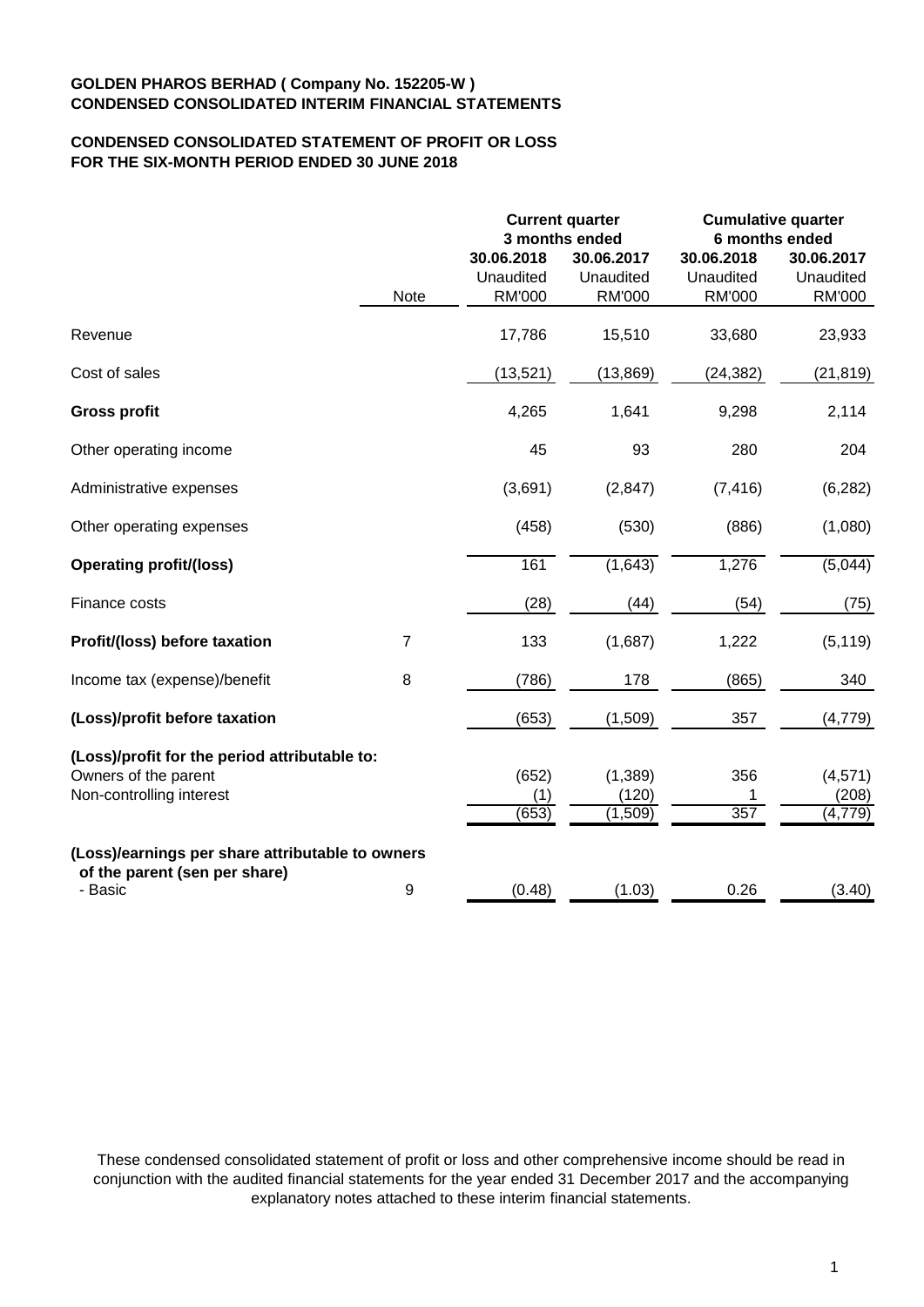# **CONDENSED CONSOLIDATED STATEMENT OF PROFIT OR LOSS AND OTHER COMPREHENSIVE INCOME FOR THE SIX-MONTH PERIOD ENDED 30 JUNE 2018 (CONTINUED)**

|                                                                                           |      | <b>Current quarter</b><br>3 months ended |               | <b>Cumulative quarter</b><br>6 months ended |               |
|-------------------------------------------------------------------------------------------|------|------------------------------------------|---------------|---------------------------------------------|---------------|
|                                                                                           |      | 30.06.2018                               | 30.06.2017    | 30.06.2018                                  | 30.06.2017    |
|                                                                                           |      | Unaudited                                | Unaudited     | Unaudited                                   | Unaudited     |
|                                                                                           | Note | <b>RM'000</b>                            | <b>RM'000</b> | <b>RM'000</b>                               | <b>RM'000</b> |
| (Loss)/profit before taxation                                                             |      | (653)                                    | (1,509)       | 357                                         | (4, 779)      |
| Other comprehensive income                                                                |      |                                          |               |                                             |               |
| Other comprehensive income to be reclassified<br>to profit or loss in subsequent periods: |      |                                          |               |                                             |               |
| Net loss on available-for-sale ("AFS")<br>financial assets                                |      | (447)                                    | (150)         | (784)                                       | (144)         |
| Other comprehensive loss for the<br>period, net of tax                                    |      | (447)                                    | (150)         | (784)                                       | (144)         |
| Total comprehensive loss for the period,<br>net of tax                                    |      | (1, 100)                                 | (1,659)       | (427)                                       | (4,923)       |
| Total comprehensive (loss)/income for the period,<br>net of tax attributable to:          |      |                                          |               |                                             |               |
| Owners of the parent                                                                      |      | (1,099)                                  | (1,539)       | (428)                                       | (4, 715)      |
| Non-controlling interest                                                                  |      | (1)                                      | (120)         |                                             | (208)         |
|                                                                                           |      | (1,100)                                  | (1,659)       | (427)                                       | (4, 923)      |

These condensed consolidated statement of profit or loss and other comprehensive income should be read in conjunction with the audited financial statements for the year ended 31 December 2017 and the accompanying explanatory notes attached to these interim financial statements.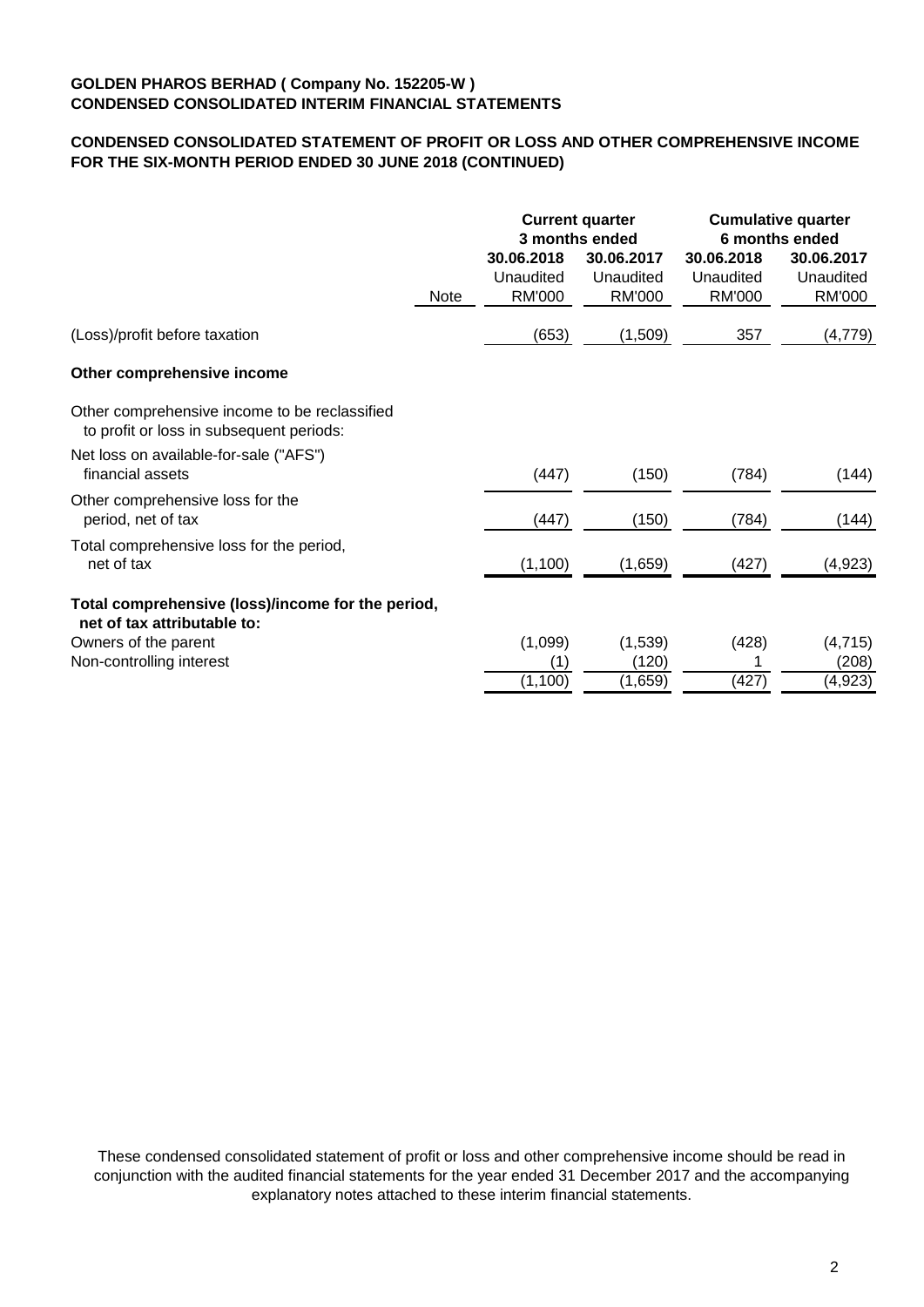# **CONDENSED CONSOLIDATED STATEMENT OF FINANCIAL POSITION AS AT 30 JUNE 2018**

|                                                |      | 30.06.2018    | 31.12.2017 |
|------------------------------------------------|------|---------------|------------|
|                                                |      | Unaudited     | Audited    |
|                                                | Note | <b>RM'000</b> | RM'000     |
| <b>Assets</b>                                  |      |               |            |
| <b>Non-current assets</b>                      |      |               |            |
| Property, plant and equipment                  | 10   | 51,293        | 52,687     |
| Investment properties                          |      | 12,280        | 12,395     |
| Goodwill                                       | 11   |               |            |
| Investment in associates                       |      | 2,198         | 2,198      |
| Deferred tax assets                            |      | 1,156         | 789        |
| Investment securities                          | 12   | 1,649         | 2,434      |
|                                                |      | 68,576        | 70,503     |
| <b>Current assets</b>                          |      |               |            |
| Inventories                                    |      | 13,926        | 7,565      |
| Trade and other receivables                    |      | 17,254        | 20,019     |
| Tax recoverable                                |      | 1,138         | 2,121      |
| Cash and bank balances                         | 13   | 14,764        | 11,413     |
|                                                |      | 47,082        | 41,118     |
| <b>Total assets</b>                            |      | 115,658       | 111,621    |
|                                                |      |               |            |
| <b>Equity and liabilities</b><br><b>Equity</b> |      |               |            |
| Share capital                                  | 14   | 67,898        | 67,898     |
| Retained earnings                              |      | 28,360        | 28,004     |
| Other reserves                                 |      | (21, 305)     | (20, 521)  |
| Equity attributable to owners of the parents   |      | 74,953        | 75,381     |
| Non-controlling interest                       |      | 30            | 29         |
| <b>Total equity</b>                            |      | 74,983        | 75,410     |
| <b>Non-current liabilities</b>                 |      |               |            |
| Retirement benefit obligations                 |      | 8,667         | 8,906      |
| <b>Borrowings</b>                              | 15   | 641           | 797        |
|                                                |      | 9,308         | 9,703      |
|                                                |      |               |            |
| <b>Current liabilities</b>                     |      |               |            |
| Retirement benefit obligations                 |      | 991           | 400        |
| <b>Borrowings</b>                              | 15   | 983           | 837        |
| Trade and other payables                       |      | 29,393        | 25,271     |
|                                                |      | 31,367        | 26,508     |
| <b>Total liabilities</b>                       |      | 40,675        | 36,211     |
| <b>Total equity and liabilities</b>            |      | 115,658       | 111,621    |
| Net assets per share attributable to           |      |               |            |
| owners of the parent ("RM")                    |      | 0.56          | 0.56       |
|                                                |      |               |            |

These condensed consolidated statement of financial position should be read in conjunction with the audited financial statements for the year ended 31 December 2017 and the accompanying explanatory notes attached to these interim financial statements.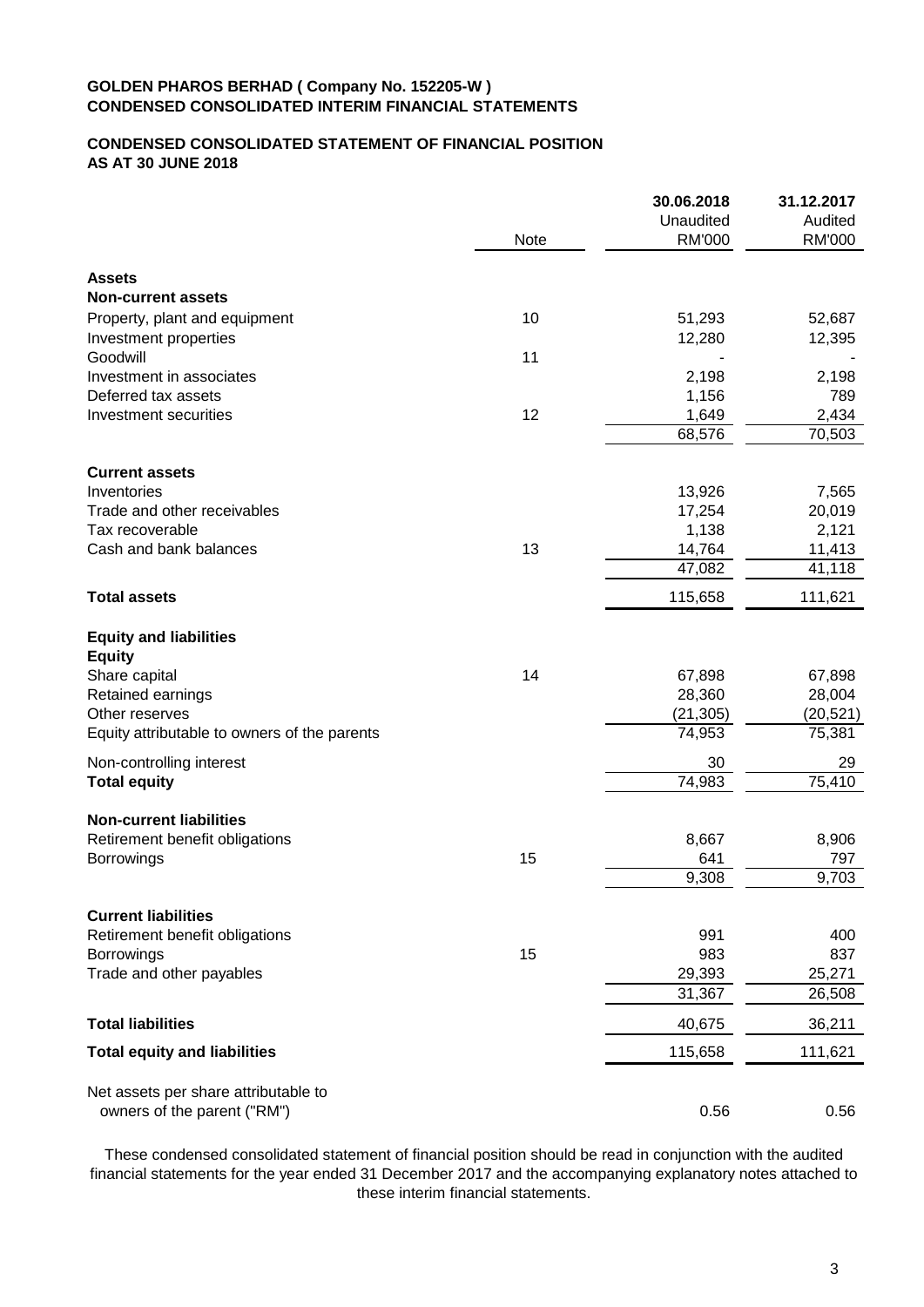#### **CONDENSED CONSOLIDATED STATEMENT OF CHANGES IN EQUITY FOR THE SIX-MONTH PERIOD ENDED 30 JUNE 2018**

|                                                                               | Attributable to owners of the parent |                                          |                                                |                                                     |                                               |                                                                  |                                                              |                                                  |
|-------------------------------------------------------------------------------|--------------------------------------|------------------------------------------|------------------------------------------------|-----------------------------------------------------|-----------------------------------------------|------------------------------------------------------------------|--------------------------------------------------------------|--------------------------------------------------|
|                                                                               |                                      |                                          | Non-distributal Distributable                  | Non-distributable                                   |                                               |                                                                  |                                                              |                                                  |
|                                                                               | Equity,<br>total<br><b>RM'000</b>    | <b>Share</b><br>capital<br><b>RM'000</b> | Total<br>retained<br>earnings<br><b>RM'000</b> | <b>Other</b><br>reserves.<br>total<br><b>RM'000</b> | <b>Fair value</b><br>reserve<br><b>RM'000</b> | <b>Equity</b><br>contribution<br>from<br>owners<br><b>RM'000</b> | <b>Reserve</b><br>arising<br>from<br>merger<br><b>RM'000</b> | Non-<br>controlling<br>interest<br><b>RM'000</b> |
| Opening balance at 1 January 2018                                             |                                      |                                          |                                                |                                                     |                                               |                                                                  |                                                              |                                                  |
| - As previously stated<br>- Effect of changes in accounting policies (Note 3) | 74,425<br>985                        | 67,898                                   | 27,019<br>985                                  | (20, 521)                                           | 935                                           | 1,262                                                            | (22, 718)                                                    | 29                                               |
| As at 1 January 2018, as restated                                             | 75,410                               | 67,898                                   | 28,004                                         | (20, 521)                                           | 935                                           | 1,262                                                            | (22, 718)                                                    | 29                                               |
| Profit for the period                                                         | 357                                  |                                          | 356                                            |                                                     |                                               |                                                                  |                                                              |                                                  |
| Other comprehensive loss<br>- Fair value adjustment reserve                   | (784)                                |                                          |                                                | (784)                                               | (784)                                         |                                                                  |                                                              |                                                  |
| Total comprehensive (loss)/income                                             | (427)                                |                                          | 356                                            | (784)                                               | (784)                                         |                                                                  |                                                              | $\mathbf{1}$                                     |
| Closing balance at 30 June 2018                                               | 74,983                               | 67,898                                   | 28,360                                         | (21, 305)                                           | 151                                           | 1,262                                                            | (22, 718)                                                    | 30                                               |
| Opening balance at 1 January 2017                                             |                                      |                                          |                                                |                                                     |                                               |                                                                  |                                                              |                                                  |
| - As previously stated                                                        | 74,888                               | 67,898                                   | 26,503                                         | (19, 951)                                           | 1,505                                         | 1,262                                                            | (22, 718)                                                    | 438                                              |
| - Effect of changes in accounting policies (Note 3)                           | 1.025                                |                                          | 1,025                                          |                                                     |                                               |                                                                  |                                                              |                                                  |
| As at 1 January 2017, as restated                                             | 75,913                               | 67,898                                   | 27,528                                         | (19, 951)                                           | 1,505                                         | 1,262                                                            | (22, 718)                                                    | 438                                              |
| Loss for the period<br>Other comprehensive income                             | (4, 779)                             |                                          | (4, 571)                                       |                                                     |                                               |                                                                  |                                                              | (208)                                            |
| - Fair value adjustment reserve                                               | (144)                                |                                          |                                                | (144)                                               | (144)                                         |                                                                  |                                                              |                                                  |
| Total comprehensive loss                                                      | (4,923)                              | $\blacksquare$                           | (4, 571)                                       | (144)                                               | (144)                                         | $\overline{\phantom{a}}$                                         |                                                              | (208)                                            |
| Closing balance at 30 June 2017                                               | 70,990                               | 67,898                                   | 22,957                                         | (20, 095)                                           | 1,361                                         | 1,262                                                            | (22, 718)                                                    | 230                                              |

These condensed consolidated statement of changes in equity should be read in conjunction with the audited financial statements for the year ended 31 December 2017 and the accompanying explanatory notes attached to these interim financial statements.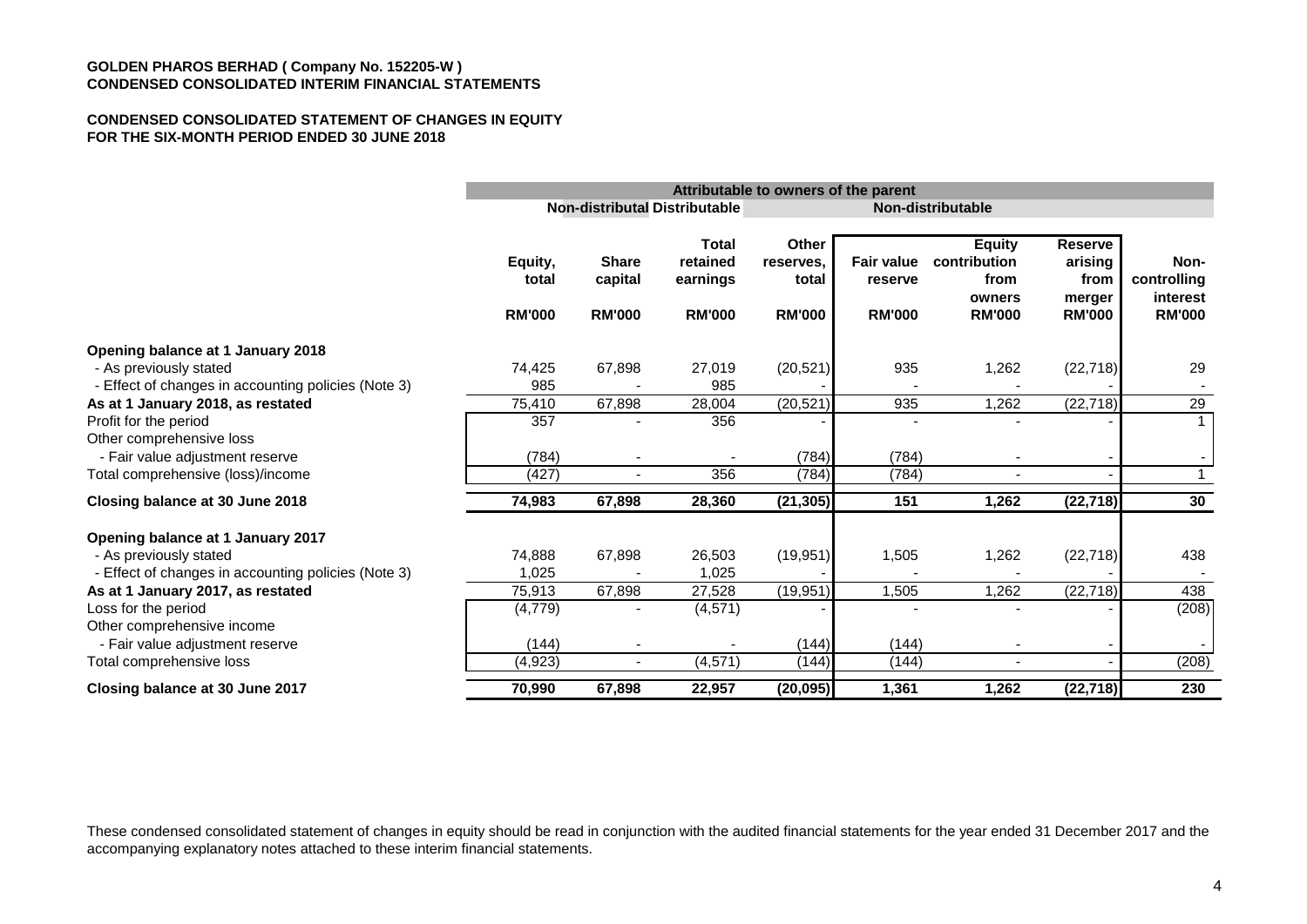### **CONDENSED CONSOLIDATED STATEMENT OF CASH FLOWS FOR THE SIX-MONTH PERIOD ENDED 30 JUNE 2018**

|                                                                                |                | 6 months ended   |                |
|--------------------------------------------------------------------------------|----------------|------------------|----------------|
|                                                                                |                | 30.06.2018       | 30.06.2017     |
|                                                                                |                | Unaudited        | Unaudited      |
|                                                                                | <b>Note</b>    | <b>RM'000</b>    | RM'000         |
| <b>Operating activities</b>                                                    |                |                  |                |
| Profit/(loss) before tax                                                       |                | 1,222            | (5, 119)       |
| Adjustments for:                                                               |                |                  |                |
| Interest income                                                                | 7              | (67)             | (73)           |
| Interest expenses                                                              | 7              | 54               | 75             |
| Gain on disposal of property, plant and equipment                              | 7              |                  | (51)           |
| Depreciation of property, plant and equipment                                  | 7              | 1,917            | 1,777          |
| Depreciation of investment properties                                          | 7              | 115              | 113            |
|                                                                                |                |                  |                |
| Property, plant and equipment written off                                      | 7              | 85               | 1              |
| (Reversal)/provision of expected credit loss allowance                         | 7              | (35)             | 20             |
| Provision for retirement benefits                                              | 7              | 530              | 458            |
| Provision/(reversal) for short-term accumulating                               |                |                  |                |
| compensated absences                                                           | $\overline{7}$ | 2                | (15)           |
| Total adjustments                                                              |                | 2,601            | 2,305          |
| Operating cash flows before changes in working capital                         |                | 3,823            | (2,814)        |
| Changes in working capital                                                     |                |                  |                |
| Increase in inventory                                                          |                | (6, 361)         | (3,683)        |
| Decrease/(increase) in trade and other receivables                             |                | 2,867            | (1, 343)       |
| Increase in trade and other payables                                           |                | 4,082            | 585            |
| Total changes in working capital                                               |                | 588              | (4, 441)       |
| Interest paid                                                                  |                | (54)             | (75)           |
| Income taxes paid                                                              |                | (246)            | (323)          |
| Retirement benefits paid                                                       |                | (179)            | (464)          |
| Total changes in working capital                                               |                | (479)            | (862)          |
| Net cash flows from/(used in) operating activities                             |                | 3,932            | (8, 117)       |
|                                                                                |                |                  |                |
| <b>Investing activities</b>                                                    |                |                  |                |
| Purchase of property, plant and equipment                                      | 10             | (611)            | (817)          |
| Proceeds from disposal of property, plant and equipment                        |                |                  | 52             |
| Placement of deposit with licensed bank                                        |                |                  | (20)           |
| Withdrawal of deposit with licensed bank                                       |                |                  | 1,000          |
| Interest received                                                              |                | 67               | 73             |
| Net cash flows (used in)/from investing activities                             |                | (544)            | 288            |
| <b>Financing activities</b>                                                    |                |                  |                |
| Drawdown from borrowings                                                       |                | 202              | 1,206          |
| Repayment of borrowings                                                        |                | (682)            | (512)          |
| Net cash flows (used in)/from financing activities                             |                | (480)            | 694            |
| Net increase/(decrease) in cash and cash equivalents                           |                | 2,908            | (7, 135)       |
|                                                                                |                |                  |                |
| Cash and cash equivalents at 1 January<br>Cash and cash equivalents at 30 June |                | 10,361<br>13,269 | 9,608<br>2,473 |
|                                                                                |                |                  |                |

These condensed consolidated statement of cash flows should be read in conjunction with the audited financial statements for the year ended 31 December 2017 and the accompanying explanatory notes attached to these interim financial statements.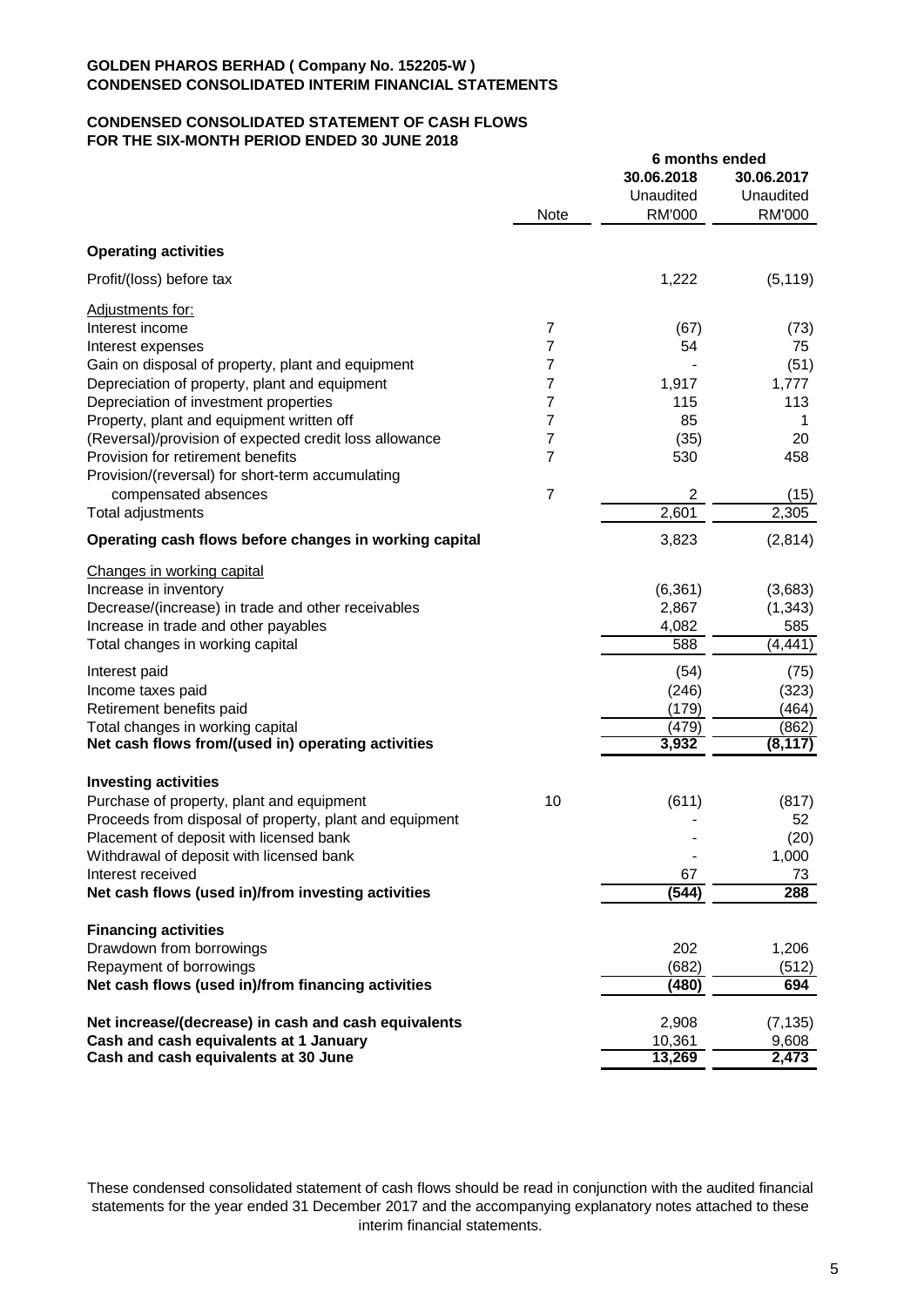### **1. Corporate information**

Golden Pharos Berhad is a public limited liability company incorporated and domiciled in Malaysia, and is listed on Bursa Malaysia Securities Berhad.

# **2. Basis of preparation**

The condensed financial statements are unaudited and have been prepared in accordance with IAS 34, MFRS 134, *Interim Financial Reporting* and paragraph 9.22 of Bursa Malaysia Securities Berhad's Main Market Listing Requirements. They should also be read in conjunction with the financial statements of the Group for the year ended 31 December 2017 and the accompanying notes attached to the unaudited condensed consolidated financial statements.

### **3. Significant accounting policies**

The significant accounting policies adopted are consistent with those of the audited financial statements for the year ended 31 December 2017, except for the adoption of the following new and amended MFRSs and IC Interpretation which are applicable to its financial statements and are relevant to its operations:-

On 1 January 2018, the Group adopted the following new and amended MFRSs and IC Interpretation mandatory for annual periods beginning on or after 1 January 2018:

| <b>Description</b>                                                           | <b>Effective for</b><br>annual<br>periods<br>beginning on<br>or after |
|------------------------------------------------------------------------------|-----------------------------------------------------------------------|
| MFRS 2 Classification and Measurement of Share-based Payment                 | 1 January 2018                                                        |
| Transactions (Amendments to MFRS 2)                                          | 1 January 2018                                                        |
| <b>MFRS 9 Financial Instruments</b>                                          | 1 January 2018                                                        |
| MFRS 15 Revenue from Contracts with Customers                                | 1 January 2018                                                        |
| MFRS 140 Transfer of Investment Property (Amendments to MFRS 140)            | 1 January 2018                                                        |
| Annual Improvement to MFRS Standards 2014-2016 Cycle                         | 1 January 2018                                                        |
| IC Interpretation 22 Foreign Currency Transactions and Advance Consideration | 1 January 2018                                                        |

The initial application of the abovementioned standards and interpretations did not have any material impact to the financial statements of the Group except as discussed in below:

### **MFRS 9 Financial Instrument**

The Group has adopted MFRS 9 which is become effective for annual periods beginning on or after 1 January 2018. Retrospective application is required, but comparative information is not compulsory.

The key changes to the Group's accounting policies resulting from its adoption of MFRS 9 are summarised below.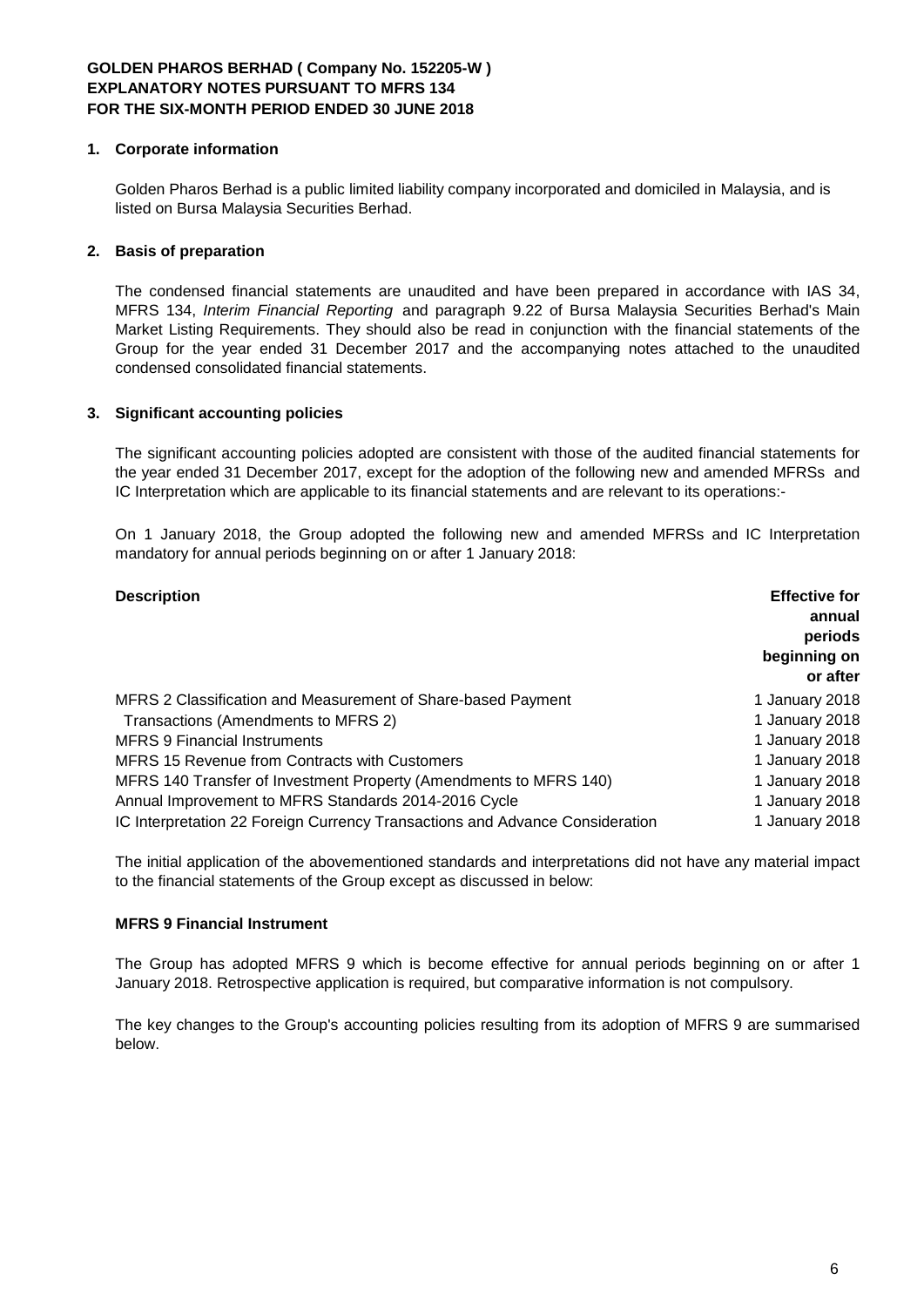#### **3. Significant accounting policies (continued)**

#### **MFRS 9 Financial Instrument (continued)**

#### *(i) Classification of financial assets and financial liabilities*

MFRS 9 contains a new classification and measurement approach for financial assets that reflects the business model in which the assets are managed and their cash flow characteristic.

MFRS 9 contains three (3) principal classification categories for financial assets:

- Amortised Cost ("AC")
- Fair Value through Other Comprehensive Income ("FVOCI"), and
- Fair Value through Profit or Loss ("FVTPL")

The standard eliminates the existing MFRS 139 categories of Held-to-Maturity ("HTML"), Loans and Receivables ("L&R") and Available-for-Sale ("AFS").

MFRS 9 largely retains the existing requirement in MFRS 139 for the classification of financial liabilities. However, under MFRS 139 all fair value changes of liabilities designated as FVTPL are recognised in profit or loss, whereas under MFRS 9 these fair value changes are generally presented as follows:

- the amount of change in the fair value that is attributable to changes in the credit risk of the liability is presented in Other Comprehensive Income; and
- the remaining amount of change in the fair value is presented in profit or loss.

The Group have classified their financial liabilities as other financial liabilities, and therefore, the application of MFRS 9 will not have significant impact on the Group's financial liabilities.

*(ii) Impairment of financial assets*

MFRS 9 replaces the "incurred loss" loss model in MFRS 139 with a forward-looking "expected credit loss" ("ECL") model. This requires considerable judgement about how changes in economic factors affect ECLs, which is determined on a probability-weighted basis. Under MFRS 9, credit losses are recognised earlier than under MFRS 139.

The new impairment model is applied to financial assets measured at AC or FVOCI, except for investment in equity instruments.

Under MFRS 9, loss allowances will be measured on either of the following bases:

- *12-month ECLs:* these are ECLs that result from possible default events within the 12 months after the reporting date; and
- *Lifetime ECLs* : These are ECLs that result from all possible default events over the expected life of a financial instrument.

Lifetime ECL measurement applies if the credit risk of a financial asset at the reporting date has increased significantly since initial recognition and 12-month ECL measurement applies if it has not increased significantly. An entity may determine that a financial asset's credit risk has not increased significantly if the asset has low credit risk at the reporting date.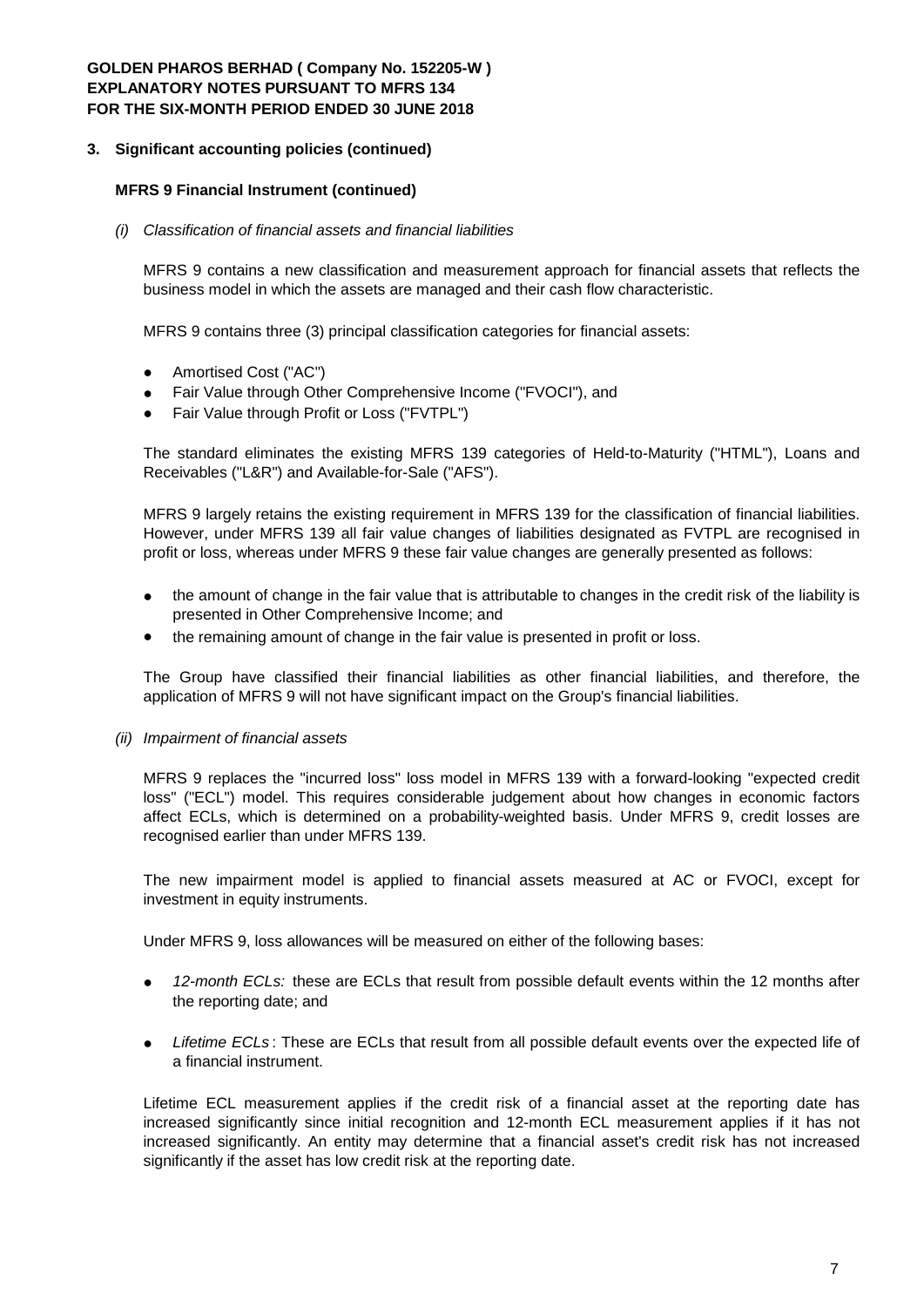#### **3. Significant accounting policies (continued)**

#### **MFRS 9 Financial Instrument (continued)**

- *(iii) Effect upon adoption of MFRS 9*
	- (a) Investment in equity instruments.

Quoted equity shares with a fair value of RM935,000 currently held as available-for-sale. On the adoption of MFRS 9, the Group has elected to designate this investment that are held for long-term strategic purpose to be measured at FVOCI. For the unquoted investment in equity instruments, the Group will apply the option to present fair value changes in OCI, and therefore, the application of MFRS 9 will not have significant impact.

Consequently, all fair value gains and losses were reported in other comprehensive income, no impairment losses were recognised in profit or loss and no gains or losses will be reclassified to profit or loss on disposal for these financial assets.

(b) Trade receivables

The Group has assessed and considered trade receivables as financial asset at AC subject to MFRS 9's new expected credit loss model. The Group applies the simplified approach to provide for expected credit losses prescribed by MFRS 9, which permit the use of the lifetime expected loss provision for all trade receivables.

In the prior year, the impairment of trade receivables was assessed based on the incurred loss model. Individual receivables which were known to be uncollectable were written off by reducing the carrying amount directly.

Under new expected loss model, the impairment are based on shared credit characteristic, whereby the expected loss is recognised immediately on the first day even loss event not yet occur. The expected loss rate is considered based on past experience of collecting payments, current market condition and forward looking information.

The impact and movement in allowance account upon adoption of MFRS 9:

|                                            | 2018          |
|--------------------------------------------|---------------|
|                                            | <b>RM'000</b> |
| At 1 January                               | 11.927        |
| Effect on adoption of MFRS 9 recognised in |               |
| retained earnings                          | (985)         |
| Decrease in expected credit loss allowance |               |
| recognised in profit and loss              | (35)          |
| At 30 June                                 | 10.907        |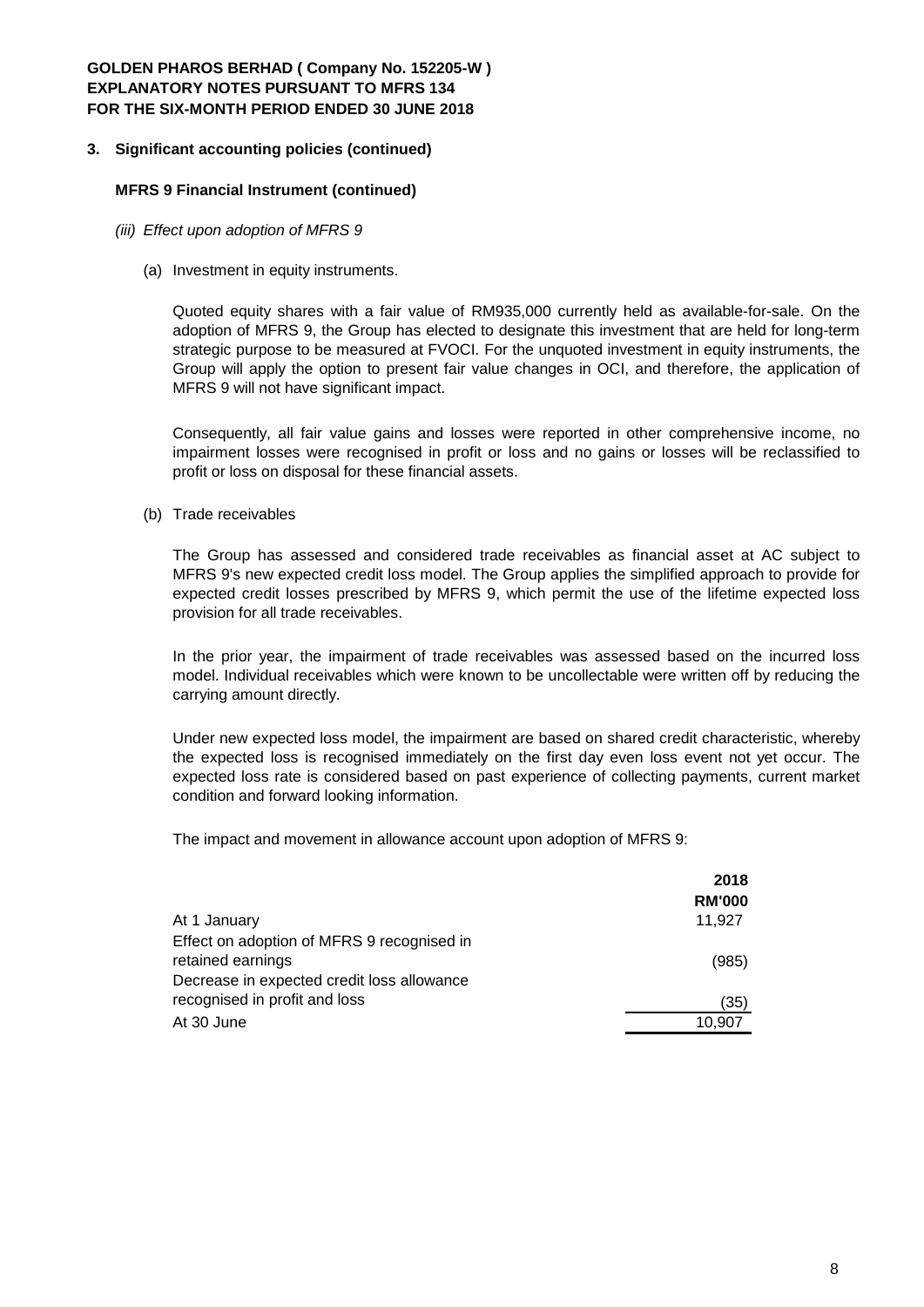#### **3. Significant accounting policies (continued)**

#### **MFRS 9 Financial Instrument (continued)**

*(iv) Effect on retained earnings*

The effect of transition to MFRS 9 on the opening retained earnings are as follow, there is no impact on other components of equity.

|                                                    | Impact of<br>adopting MFRS      |
|----------------------------------------------------|---------------------------------|
|                                                    |                                 |
|                                                    | As at 1.1.2018<br><b>RM'000</b> |
| <b>Retained earnings</b>                           |                                 |
| Closing balance under MFRS 139 at 31 December 2017 | 27,019                          |
| Recognition of expected credit losses under MFRS 9 | 985                             |
| Opening balance under MFRS 9 at 1 January 2018     | 28,004                          |

#### **MFRS 15** *Revenue from Contracts with Customers*

MFRS 15 establishes a new five-step model that will apply to revenue arising from contracts with customers. MFRS 15 will supersede the current revenue recognition guidance including MFRS 118 *Revenue* , MFRS 111 *Construction Contracts* and the related interpretations when it becomes effective.

The core principle of MFRS 15 is that an entity should recognise revenue which depict the transfer of promised goods or services to customers in an amount that reflects the consideration to which the entity expects to be entitled in exchange for those goods or services.

Under MFRS 15, an entity recognises revenue when (or as) a performance obligation is satisfied, i.e when "control" of the goods or services underlying the particular performance obligation is transferred to the customer.

Upon adoption of MFRS 15, the Group recognises the revenue from contracts with customers when or as the Group transfers goods or services to a customer, measured at the amount to which the Group expects to be entitled, according to the term and condition stipulated in the contracts with customers. Depending on whether certain criteria are met, revenue is recognised over time, in a manner that depicts the Group's performance; or at a point in time, when control of the goods or services is transferred to the customers. The adoption of this new MFRS 15 have not resulted in any material impact on the financial statements of the Group.

### **4. Changes in estimates**

There were no significant changes in estimates that have had a material effect in the current interim results.

### **5. Seasonality of operations**

During the quarter under review, the Group's principal business operations were not affected by the seasonal and cyclical factors.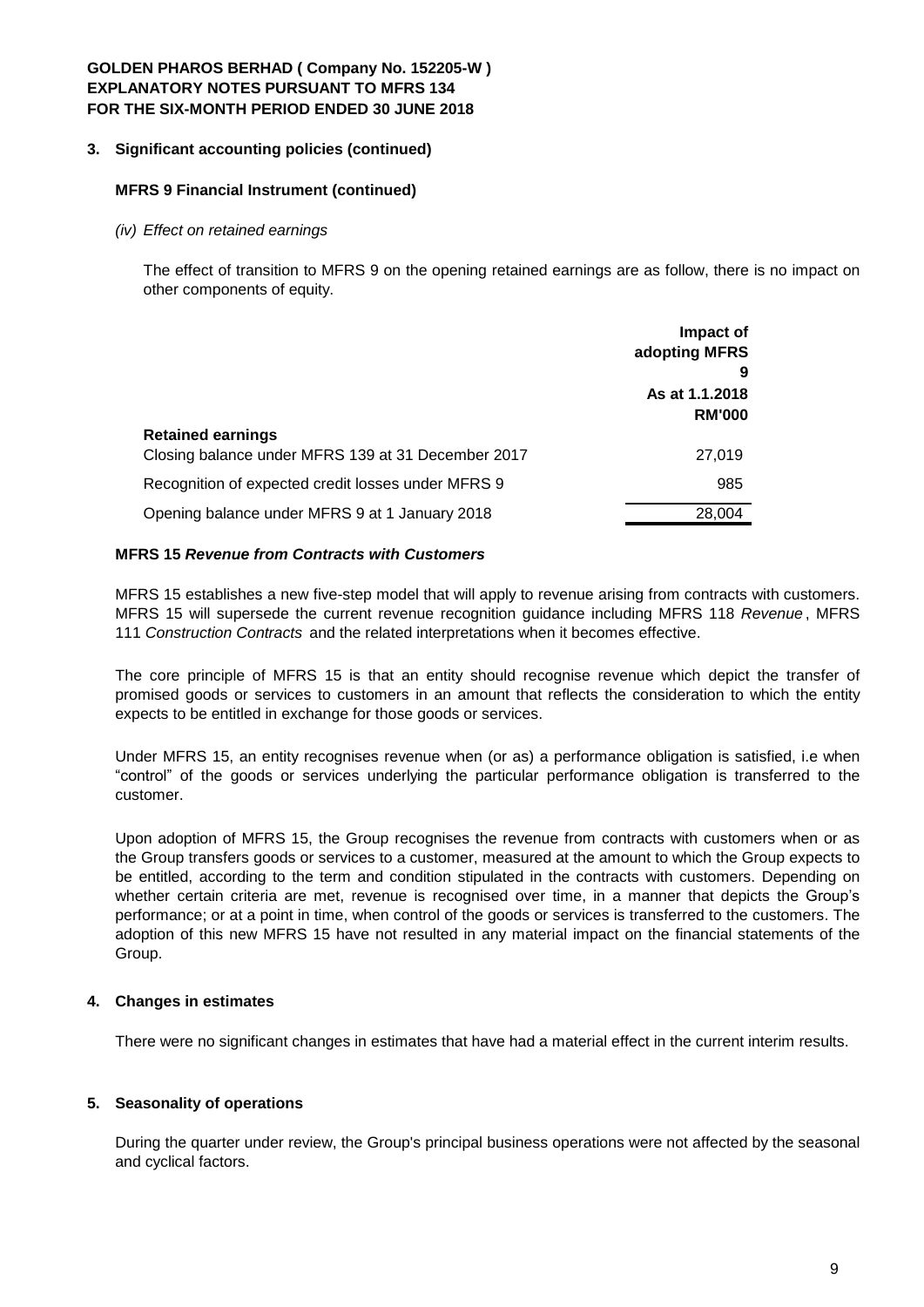### **6. Segment information**

The Group is organised into business units based on their products and services, and has three operating segments as follows:

- (i) Harvesting, sawmilling, kiln drying of timber and sales of rights to log.
- (ii) Manufacturing manufacturing and trading of glass.
- (iii) Others including investment holding, rental of properties, marketing and trading of woodchips, none of which are of a sufficient size to be reported separately.

There has been no material change in total assets and no differences in the basis of segmentation or in the basis of measurement of segment profit or loss as compared to the last annual financial statements.

|                                                   | Harvesting,<br>sawmilling and |                      |               |                            |
|---------------------------------------------------|-------------------------------|----------------------|---------------|----------------------------|
|                                                   | kiln drying                   | <b>Manufacturing</b> |               | <b>Others Consolidated</b> |
|                                                   | <b>RM'000</b>                 | <b>RM'000</b>        | <b>RM'000</b> | <b>RM'000</b>              |
| <b>Results for 3 months ended</b><br>30 June 2018 |                               |                      |               |                            |
| Operating revenue                                 | 11,872                        | 5,519                | 395           | 17,786                     |
| Other operating income                            | 8                             | 37                   |               | 45                         |
| Expenses                                          | (10,600)                      | (5,530)              | (1, 568)      | (17, 698)                  |
| Profit/(loss) before taxation                     | 1,280                         | 26                   | (1, 173)      | 133                        |
| <b>Results for 3 months ended</b><br>30 June 2017 |                               |                      |               |                            |
| Operating revenue                                 | 7,727                         | 7,553                | 230           | 15,510                     |
| Other operating income                            | 28                            | 52                   | 13            | 93                         |
| Expenses                                          | (8, 592)                      | (7, 251)             | (1, 447)      | (17, 290)                  |
| (Loss)/profit before taxation                     | (837)                         | 354                  | (1,204)       | (1,687)                    |
|                                                   | Harvesting,                   |                      |               |                            |
|                                                   | sawmilling and                |                      |               |                            |
|                                                   | kiln drying                   | <b>Manufacturing</b> | <b>Others</b> | <b>Consolidated</b>        |
|                                                   | <b>RM'000</b>                 | <b>RM'000</b>        | <b>RM'000</b> | <b>RM'000</b>              |
| <b>Results for 6 months ended</b><br>30 June 2018 |                               |                      |               |                            |
| Operating revenue                                 | 21,406                        | 11,672               | 602           | 33,680                     |
| Other operating income                            | 107                           | 80                   | 93            | 280                        |
| Expenses                                          | (18, 543)                     | (11, 462)            | (2,733)       | (32, 738)                  |
| Profit/(loss) before taxation                     | 2,970                         | 290                  | (2,038)       | 1,222                      |
| <b>Results for 6 months ended</b><br>30 June 2017 |                               |                      |               |                            |
| Operating revenue                                 | 9,251                         | 14,149               | 533           | 23,933                     |
| Other operating income                            | 79                            | 110                  | 15            | 204                        |
| Expenses                                          | (13, 015)                     | (13, 593)            | (2,648)       | (29, 256)                  |
| (Loss)/profit before taxation                     | (3,685)                       | 666                  | (2, 100)      | (5, 119)                   |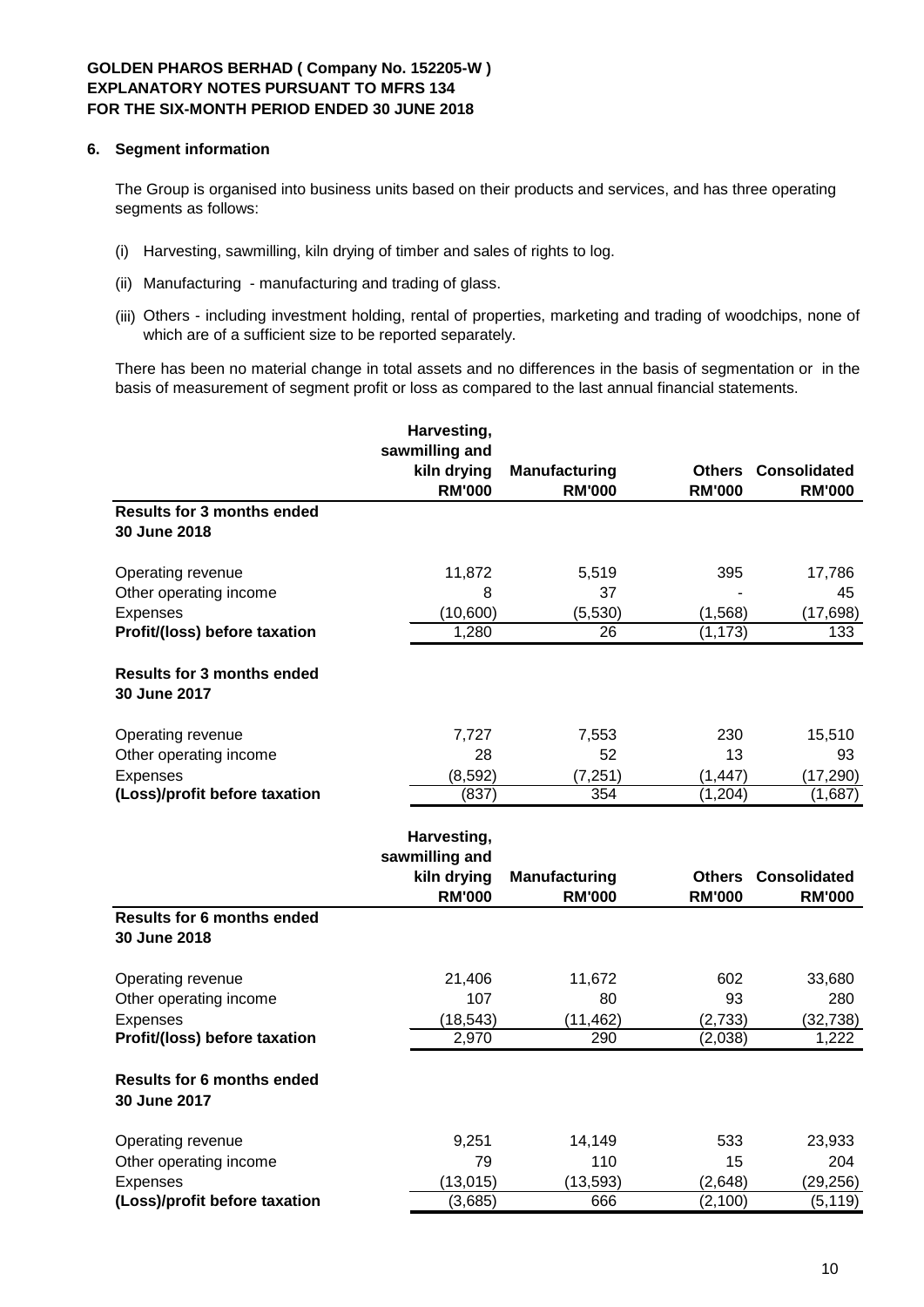### **7. Profit/(loss) before taxation**

Included in the profit/(loss) before taxation are the following items:

|                                                  |                          | <b>Current quarter</b><br>3 months ended | <b>Cumulative quarter</b><br>6 months ended |               |  |
|--------------------------------------------------|--------------------------|------------------------------------------|---------------------------------------------|---------------|--|
|                                                  | 30.06.2018<br>30.06.2017 |                                          | 30.06.2018                                  | 30.06.2017    |  |
|                                                  | <b>RM'000</b>            | <b>RM'000</b>                            | RM'000                                      | <b>RM'000</b> |  |
| Interest income                                  | (37)                     | (43)                                     | (67)                                        | (73)          |  |
| Interest expenses                                | 28                       | 44                                       | 54                                          | 75            |  |
|                                                  |                          |                                          |                                             |               |  |
| Depreciation of property, plant and<br>equipment | 966                      | 862                                      | 1,917                                       | 1,777         |  |
| Depreciation of investment properties            | 57                       | 56                                       | 115                                         | 113           |  |
| Gain on disposal of property, plant and          |                          |                                          |                                             |               |  |
| equipment                                        |                          | (28)                                     |                                             | (51)          |  |
| Property, plant and equipment written off        |                          |                                          | 85                                          |               |  |
| (Reversal)/provision of expected credit          |                          |                                          |                                             |               |  |
| loss allowance                                   | (33)                     | 10                                       | (35)                                        | 20            |  |
| Provision/(reversal) for short-term              |                          |                                          |                                             |               |  |
| accumulating compensated absences                | (4)                      | 3                                        | 2                                           | (15)          |  |
| Provision for retirement benefits                | 265                      | 229                                      | 530                                         | 458           |  |

# **8. Income tax expense/(benefit)**

|                                                          |                                                     | <b>Current quarter</b><br>3 months ended | <b>Cumulative quarter</b><br>6 months ended |                      |  |
|----------------------------------------------------------|-----------------------------------------------------|------------------------------------------|---------------------------------------------|----------------------|--|
|                                                          | 30.06.2018<br>30.06.2017<br><b>RM'000</b><br>RM'000 |                                          | 30.06.2018<br>RM'000                        | 30.06.2017<br>RM'000 |  |
| Current income tax                                       | 857                                                 | 11                                       | 1,152                                       | 24                   |  |
| Deferred income tax<br>Over provision of deferred tax in | (69)                                                | (189)                                    | (283)                                       | (364)                |  |
| respect of previous years                                | (2)                                                 |                                          | (4)                                         |                      |  |
|                                                          | 786                                                 | (178)                                    | 865                                         | (340)                |  |
| Effective tax rate                                       | 591.0%                                              | 10.6%                                    | 70.8%                                       | 6.6%                 |  |

Income tax expense is recognised in each interim period based on the best estimate of the weighted average annual income tax rate expected for the full financial year. For the current financial period under review, the Group's effective tax rate was higher than statutory tax rate due to certain expenses which were not deductible for tax purposes and due to the fact that the taxation is arising out of profit making subsidiaries whereas the group profit before tax is minimal due to heavy losses incurred by certain subsidiaries and also due to elimination of inter-company transaction.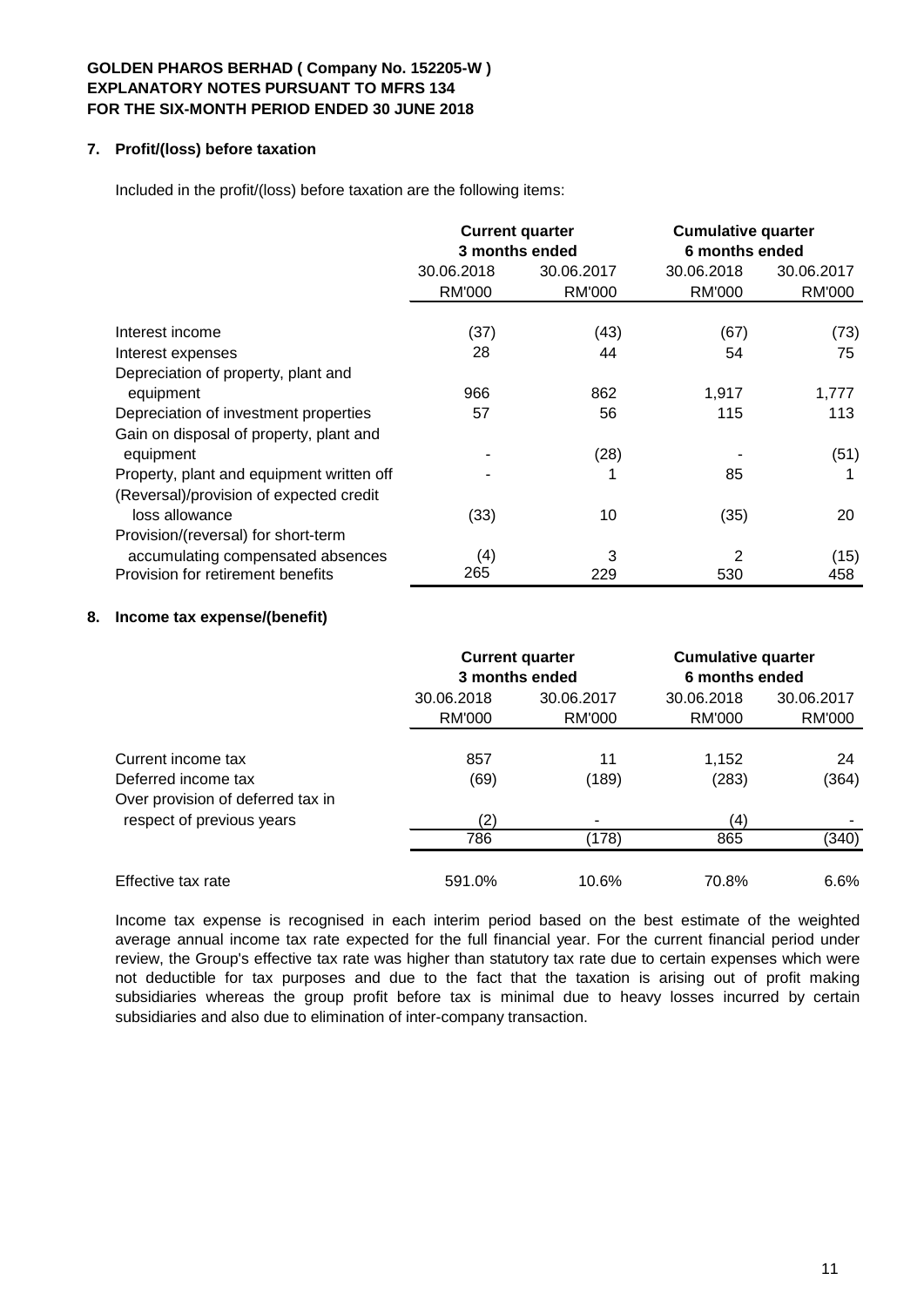# **9. (Loss)/Earnings per share**

Basic (loss)/earnings per share amounts are calculated by dividing (loss)/profit for the period, net of tax, attributable to owners of the parent by the weighted average number of ordinary shares outstanding during the period.

|                                                                                                                                    |         | <b>Current quarter</b> |            | 6 months ended |            | <b>Cumulative quarter</b><br>6 months ended |  |
|------------------------------------------------------------------------------------------------------------------------------------|---------|------------------------|------------|----------------|------------|---------------------------------------------|--|
|                                                                                                                                    |         | 30.06.2018             | 30.06.2017 | 30.06.2018     | 30.06.2017 |                                             |  |
| (Loss)/earnings net of tax attributable to<br>owners of the parent used in the<br>computation of earnings<br>(RM'000)<br>per share |         | (652)                  | (1, 389)   | 356            | (4,571)    |                                             |  |
|                                                                                                                                    |         |                        |            |                |            |                                             |  |
| Weighted average number<br>of ordinary shares in issue                                                                             | (' 000) | 134.547                | 134.547    | 134.547        | 134.547    |                                             |  |
| Basic (loss)/earnings per share                                                                                                    | (sen)   | (0.48)                 | (1.03)     | 0.26           | (3.40)     |                                             |  |

### **10. Property, plant and equipment**

During the six-month period ended 30 June 2018, the Group has acquired property, plant and equipment at a cost of RM611,000 (30 June 2017: RM817,000). As at 30 June 2018, the total depreciation charged for the property, plant and equipment was RM1,917,000 (30 June 2017: RM1,777,000). Property, plant and equipment with a carrying amount of RM85,000 were written off by the Group during the six-month period ended 30 June 2018 (30 June 2017: RM1,000). This has been included in other operating expenses in the statement of profit and loss and other comprehensive income.

#### **11. Goodwill**

|                                                                                   | Goodwill<br>RM'000 |
|-----------------------------------------------------------------------------------|--------------------|
| Cost:                                                                             |                    |
| At 1 January 2017/31 December 2017/30 June 2018                                   | 613                |
| <b>Accumulated impairment:</b><br>At 1 January 2017/31 December 2017/30 June 2018 | (613)              |
| Net carrying amount:                                                              |                    |

At 1 January 2017/31 December 2017/30 June 2018 -

### **12. Fair value hierarchy**

The Group uses the following hierarchy for determining the fair value of all financial instruments carried at fair value:

Level 1 - Quoted (unadjusted) market prices in active markets for identical assets or liabilities

- Level 2 Valuation techniques for which the lowest level input that is significant to the fair value measurement is directly or indirectly observable
- Level 3 Valuation techniques for which the lowest level input that is significant to the fair value measurement is unobservable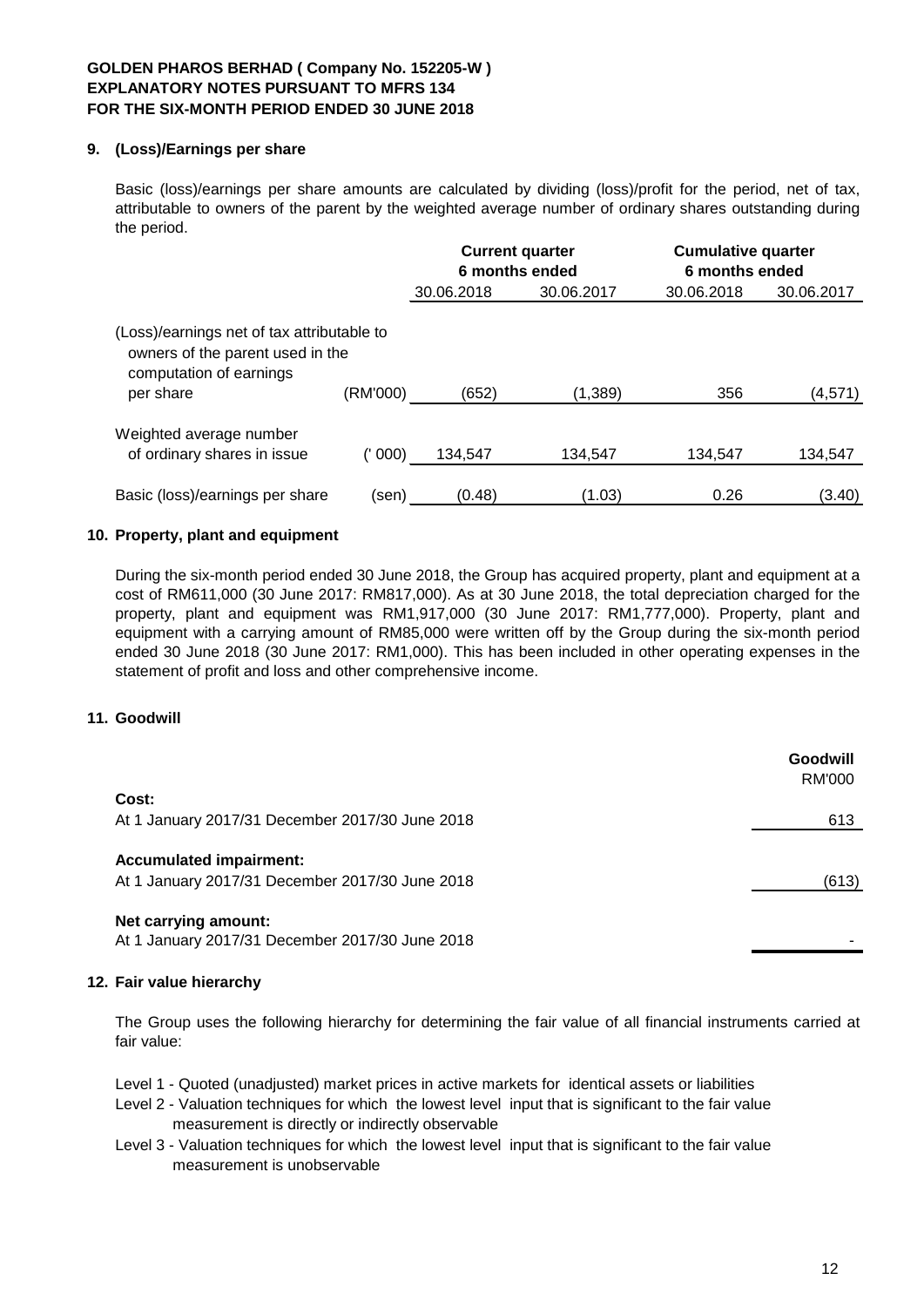### **12. Fair value hierarchy (continued)**

As at the reporting date, the Group held the following financial assets that are measured at fair value:

|                                                                   | <b>Total</b><br>RM'000 | Level 1<br>RM'000 | Level 2<br><b>RM'000</b> | Level 3<br>RM'000 |
|-------------------------------------------------------------------|------------------------|-------------------|--------------------------|-------------------|
| 30 June 2018                                                      |                        |                   |                          |                   |
| Fair value through other comprehensive<br>income financial assets |                        |                   |                          |                   |
| Equity shares                                                     | 1.649                  | 1.649             |                          |                   |
| 31 December 2017                                                  |                        |                   |                          |                   |
| Available-for-sale financial assets                               |                        |                   |                          |                   |
| Equity shares                                                     | 2.434                  | 2.434             |                          |                   |

No transfer between any levels of the fair value hierarchy took place during the current interim period and the comparative period. There were also no changes in the purpose of any financial assets that subsequently resulted in a different classification of that assets.

The Group does not hold credit enhancements or collateral to mitigate credit risk. The carrying amount of financial assets therefore represents the potential credit risk.

### **13. Cash and bank balances**

Cash and bank balances comprised the following amounts:

|                                 | 30.06.2018    | 31.12.2017 |
|---------------------------------|---------------|------------|
|                                 | <b>RM'000</b> | RM'000     |
|                                 |               |            |
| Cash at banks and in hand       | 4,561         | 9,616      |
| Deposits in licensed banks      | 10,203        | 1,797      |
|                                 | 14,764        | 11,413     |
| Less:                           |               |            |
| Bank overdraft                  | (443)         |            |
| Deposits in licensed banks      | (1,052)       | (1,052)    |
| Total cash and cash equivalents | 13,269        | 10,361     |
|                                 |               |            |

#### **14. Share capital**

There were no issuances, cancellation, repurchases, resale and repayments of debts and equity securities for the financial period ended 30 June 2018.

#### **15. Borrowings**

|                  | 30.06.2018<br><b>RM'000</b> | 31.12.2017<br><b>RM'000</b> |
|------------------|-----------------------------|-----------------------------|
| <b>Current</b>   |                             |                             |
| Secured          | 983                         | 837                         |
| Non-current      |                             |                             |
| Secured          | 641                         | 797                         |
| Total borrowings | 1,624                       | 1,634                       |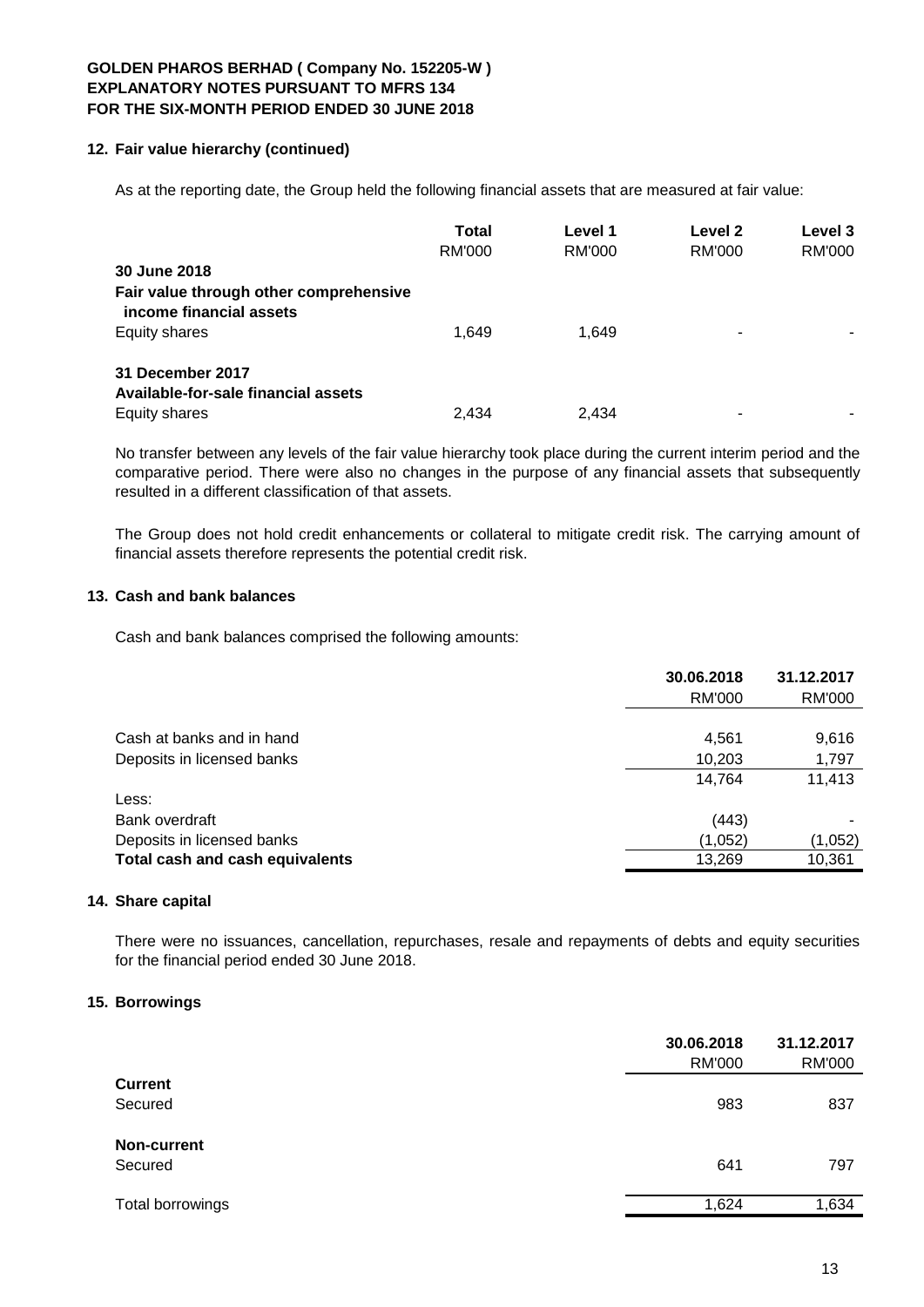### **16. Dividend**

There was no dividend declared by the Company during the financial period ended 30 June 2018 (30 June 2017: RMNil).

# **17. Commitments**

|                                                                                   | 30.06.2018<br>RM'000  | 31.12.2017<br><b>RM'000</b> |
|-----------------------------------------------------------------------------------|-----------------------|-----------------------------|
| <b>Capital expenditure</b><br>Approved and contracted for:<br>Plant and machinery | 586                   |                             |
| Approved but not contracted for:<br>Plant and machinery<br>Motor vehicles         | 4,422<br>193<br>5,201 | 5,008<br>193<br>5,201       |

# **18. Related party transactions**

The following table provides information on the transactions which have been entered into with related parties during the six-month periods ended 30 June 2018 and 31 December 2017 as well as the balances with the related parties as at 30 June 2018 and 31 December 2017:

|                                                                        |            | Loans<br>from related<br>parties<br>RM'000 | Secretarial<br>fee<br>RM'000 | <b>Expenses</b><br>paid by<br>related<br>parties<br>RM'000 | <b>Amounts</b><br>owed to<br>related<br>parties<br><b>RM'000</b> |
|------------------------------------------------------------------------|------------|--------------------------------------------|------------------------------|------------------------------------------------------------|------------------------------------------------------------------|
| Entities with significant influence over the Group:<br>Holding company |            |                                            |                              |                                                            |                                                                  |
| Terengganu Incorporated Sdn. Bhd. ("TISB")                             | 30.06.2018 |                                            | 3                            | 25                                                         | 15,296                                                           |
|                                                                        | 31.12.2017 | 1.000                                      | 5                            | 64                                                         | 15,268                                                           |
| A corporate shareholder                                                |            |                                            |                              |                                                            |                                                                  |
| Lembaga Tabung Amanah Warisan                                          | 30.06.2018 |                                            |                              |                                                            | 640                                                              |
| Negeri Terengganu ("LTAWNT")                                           | 31.12.2017 |                                            |                              |                                                            | 640                                                              |

### **19. Events after the reporting period**

There were no material events after reporting period during the current quarter.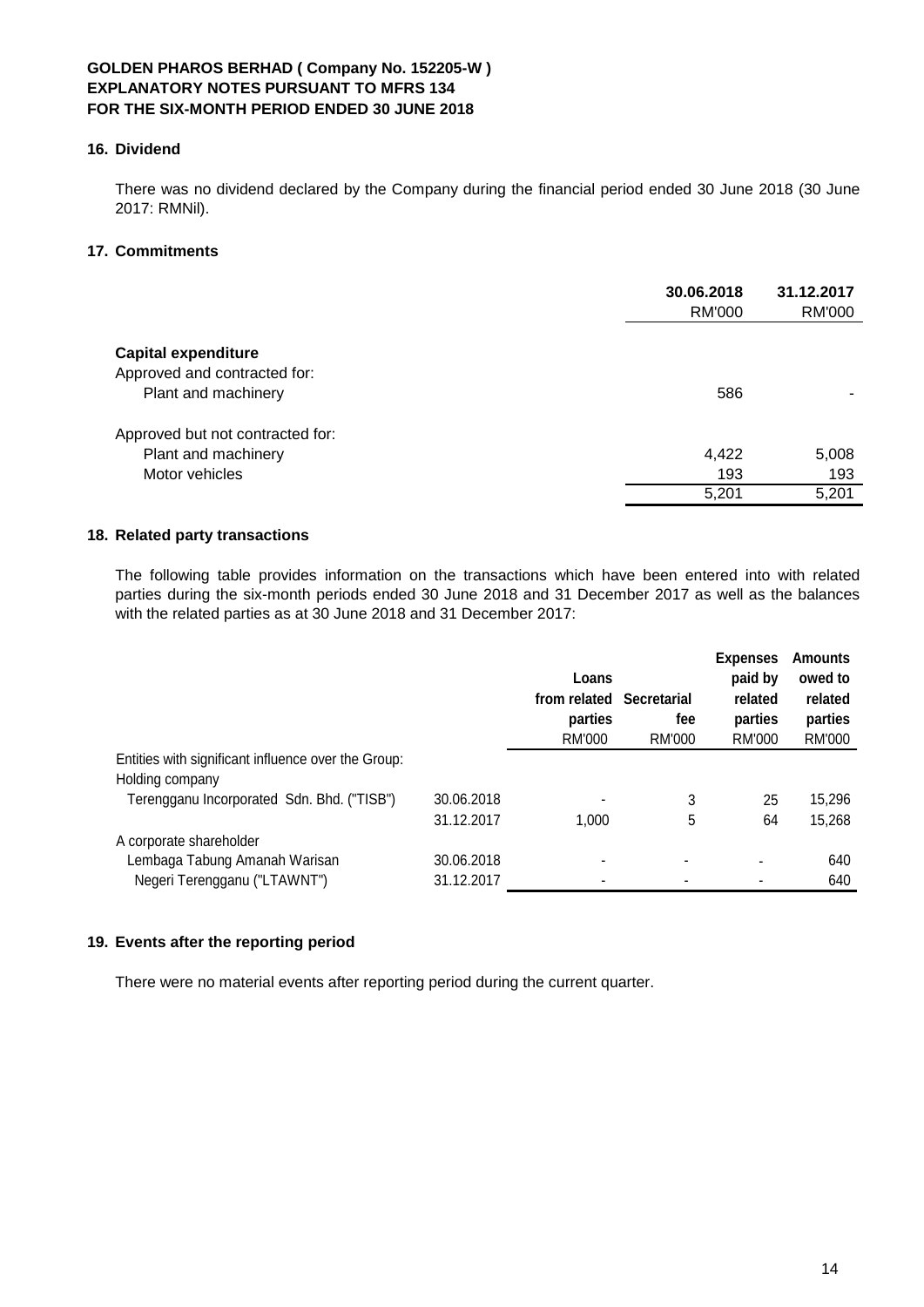#### **20. Performance review**

#### **(a) Current Quarter vs Corresponding Quarter of Previous Period (2Q18 vs 2Q17)**

The Group registered a revenue of RM17.79 million for the current quarter ended 30 June 2018 (2Q2018), improved by 15% from RM15.51 million reported in the previous year's corresponding quarter (2Q2017). Accordingly, the Group posted a marginal profit before taxation (PBT) of RM0.13 million in 2Q2018 as compared to a loss before taxation of RM1.69 million in 2Q2017.

The improved result was primarily contributed by the favourable performance of the Group's harvesting, sawmilling and kiln-drying segment.

#### **Harvesting, sawmilling and kiln drying segment**

During the quarter under review, the harvesting, sawmilling and kiln drying segment reported a PBT of RM1.28 million, 253% better than the loss before taxation of RM0.84 million in the previous year's corresponding quarter. The improved result was in line with the significant increase in segment's revenue by 54% to RM11.87 million in 2Q2018 as compared with RM7.73 million reported in 2Q2017.

The favourable performance in the segment's revenue and profit were contributed by the higher sales achievement of sawntimber as a result of better logs extraction in the current quarter. For record, a total of 12,311 hoppus tonne logs were extracted during the 2Q2018 as compared to 7,400 hoppus tonne logs extracted during the same period in the previous year.

#### **Manufacturing segment**

In contrast, the manufacturing segment which is the glass division of the Group reported an adverse performance as the PBT in 2Q2018 decreased to RM0.03 million from RM0.35 million in 2Q2017. The reduction in profit was in line with the drop in the segment's revenue of 27% during the quarter under review, primarily related to the lukewarm construction projects which affected the segment's order book.

### **Other segment**

Other segment reported an increase in revenue of 72% in 2Q2018 to RM0.40 million from RM0.23 million revenue registered in 2Q2017 mainly from the improved production and sale of woodchips. As a result, the segment's loss before taxation slightly reduced from RM1.20 million in 2Q2017 to RM1.17 million in 2Q2018 despite higher administrative expenses incurred by the segment during the quarter under review.

### **(b) Current Period-to-date vs Previous Period-to-date (FY2018 vs FY2017)**

For the first half year ended 30 June 2018 (1H2018), the Group is showing admirable results by exceeding performance against the same period last year (1H2017) in terms of revenue and profitability.

The Group's revenue was RM33.68 million, an increase of 41% from RM23.93 million in 1H2017. Consequently, the gross profit grew 340% to RM9.30 million as compared with RM2.11 million in 1H2017 on the back of superior contributions in the harvesting and sawmilling segment of the Group. As a result, the Group's PBT improved to RM1.22 million in 1H2018 as compared to the loss before taxation of RM5.12 million reported in the previous year's corresponding period.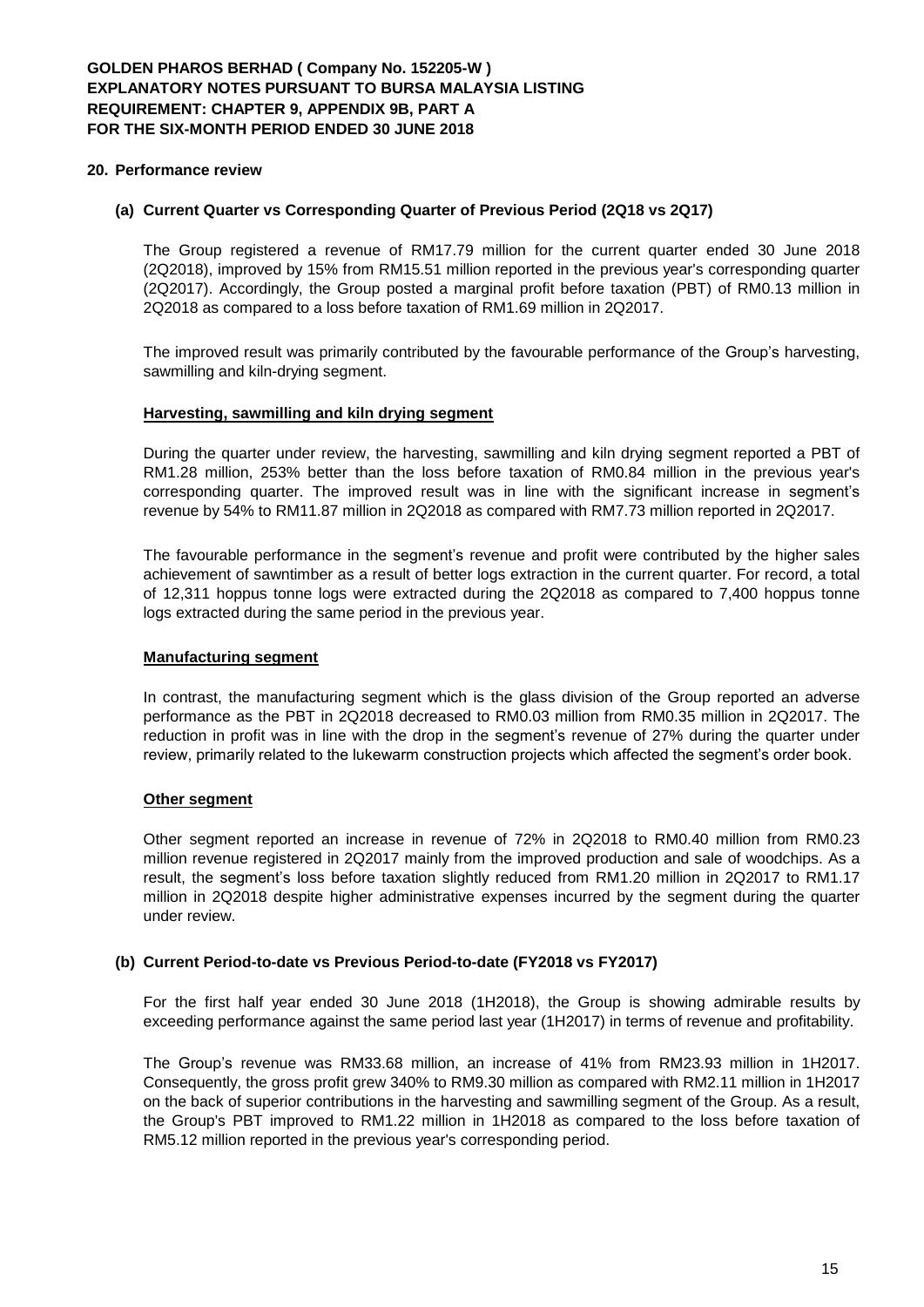# **GOLDEN PHAROS BERHAD ( Company No. 152205-W ) EXPLANATORY NOTES PURSUANT TO BURSA MALAYSIA LISTING REQUIREMENT: CHAPTER 9, APPENDIX 9B, PART A FOR THE SIX-MONTH PERIOD ENDED 30 JUNE 2018**

### **20. Performance review (continued)**

### **(b) Current Period-to-date vs Previous Period-to-date (FY2018 vs FY2017) (continued)**

### **Harvesting, sawmilling and kiln drying segment**

In the current period, the segment registered a PBT of RM2.97 million, a substantial increase of 181% from the 1H2017 loss before taxation of RM3.68 million. The significant profit achieved was in line with the notable increase in the segment's revenue by 131% to RM21.41 million in 1H2018 as compared to RM9.25 million reported in 1H2017.

The remarkable results in the segment's revenue and profit were contributed by the higher sawn timber production, which eventually contributed to the increase in the sales of sawn timber by 119% from 4,547 tonne in 1H2017 to 9,993 tonne in 1H2018.

The main reason for the improved segment's performance was due to more active licenses for logging activities during 1H2018 as compared to the previous year. A total of 24,226 hpt logs were extracted during the period under review as compared with 12,746 hpt logs extracted during 1H2017. In addition, the proceeds from forward sales of standing tree amounting to RM2.32 million were also contributed to the better results in the 1H2018.

#### **Manufacturing segment**

The manufacturing segment of the Group reported a reduction in revenue by 18% in 1H2018 as compared to 1H2017. In line with revenue reduction, the segment's PBT decreased significantly to RM0.29 million in 1H2018 from RM0.67 million PBT reported in 1H2017

The adverse performance of the segment was contributed by the lukewarm situation of construction industry which affect glass order book where developers purposely delayed the completion of projects.

### **Other segment**

Other segment recorded a reduction in loss before taxation by 3% to RM2.04 million as compared with a loss of RM2.10 million recorded in the previous year's corresponding period mainly due to the improved woodchips revenue by 13% and the increase in other operating income for the segment during 1H2018.

### **21. Material change in performance of operating segments of current quarter compared with immediate preceding quarter**

|                        | <b>Immediate</b> |               |  |
|------------------------|------------------|---------------|--|
|                        | <b>Current</b>   | preceding     |  |
|                        | quarter          | quarter       |  |
|                        | 30.06.2018       | 31.3.2018     |  |
|                        | <b>RM'000</b>    | <b>RM'000</b> |  |
| Revenue                | 17,786           | 15,894        |  |
|                        |                  |               |  |
| Profit before taxation | 133              | 1,089         |  |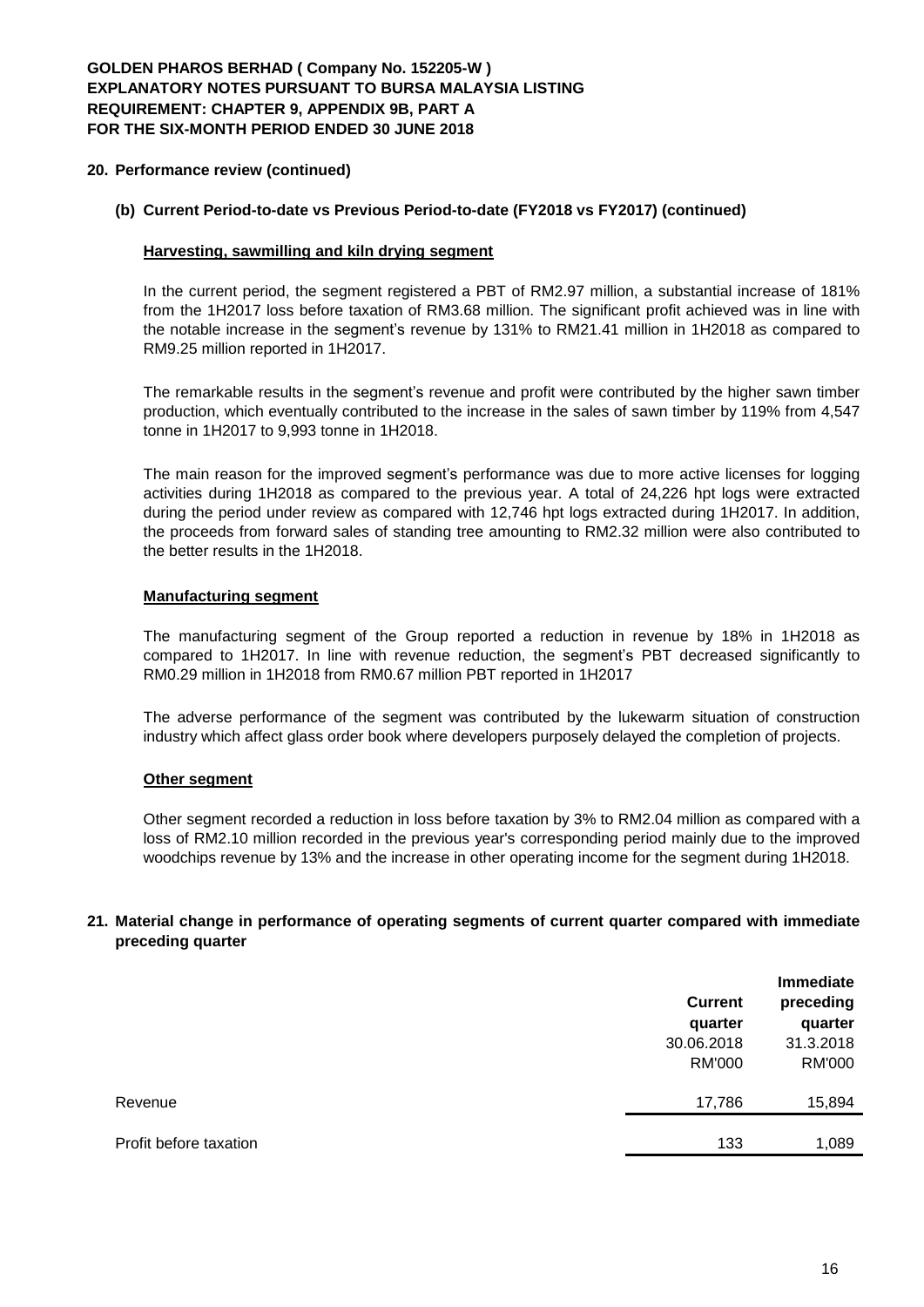## **GOLDEN PHAROS BERHAD ( Company No. 152205-W ) EXPLANATORY NOTES PURSUANT TO BURSA MALAYSIA LISTING REQUIREMENT: CHAPTER 9, APPENDIX 9B, PART A FOR THE SIX-MONTH PERIOD ENDED 30 JUNE 2018**

### **21. Material change in performance of operating segments of current quarter compared with immediate preceding quarter (continued)**

The Group's revenue for the quarter under review was RM17.79 million, increased by 12% from RM15.89 million reported in the immediate preceding quarter. Despite the increase in revenue, the Group's profit before taxation declined by 88% to RM0.13 million in the quarter under review, mainly due to the decline in the harvesting, sawmilling and kiln drying segment's profit by 24%.

The harvesting, sawmilling and kiln drying segment posted a profit before taxation of RM1.28 million with revenue recorded at RM11.87 million during the current quarter. If compared with the preceding quarter's profit before taxation of RM1.70 million and revenue of RM9.54 million, there was a reduction in profit by 24% despite the increase in revenue by 25%.

In the preceding quarter, there was a profit from forward sales of standing trees amounting to RM2.32 million which contributed to the higher profit to the segment. There was no such exercise in the current quarter.

The manufacturing segment's profit before taxation reduced by 90% to RM0.03 million in the current quarter as compared to RM0.26 million in the immediate preceding quarter. The reduction was in line with the decrease in segment's revenue from RM6.15 million to RM5.52 million in the current quarter. As reported earlier, the slowdown in glass demand from construction projects has impacted the segment's performance in the quarter under review.

Other segment reported an increase in loss before taxation by 36% from RM0.87 million reported in the immediate preceding quarter, despite the increase in revenue by 91%. The adverse performance in the quarter under review was contributed by the increase in certain administrative expenses.

### **22. Commentary on prospect**

#### **Harvesting, sawmilling and kiln drying of timber**

Internal logs extraction and mid-stream activities are expected to maintain its current performance in the coming quarters with the existing active logging licenses in hand. Normally, 3rd quarter period of the year is the best weather conditions to extract and deliver logs to the sawmills for further processing.

However, harvesting activity will continue to face challenges such as ability to achieve optimum extraction yield per hectare, new stringent regulations by the Forestry Department which need to be complied, and increase in operational cost. With the continuous improvement initiatives taken by the management, the performance of the harvesting, sawmilling and kiln drying segment is expected to further contribute the positive result for the Group

### **Manufacturing**

The market environment and construction projects situation will cause greater challenge to the glass segment of the Group. Competition remains very stiff especially in the local market as the customers demand price reduction and longer credit terms.

However with the new projects in the pipeline, especially the reactivation of veneer operations after the long cessation period, the segment is expected to contribute positive result to the Group in the next quarter.

The Management will continue to intensify its effort to improve efficiency, productivity and profitability of the Group for the current financial year.